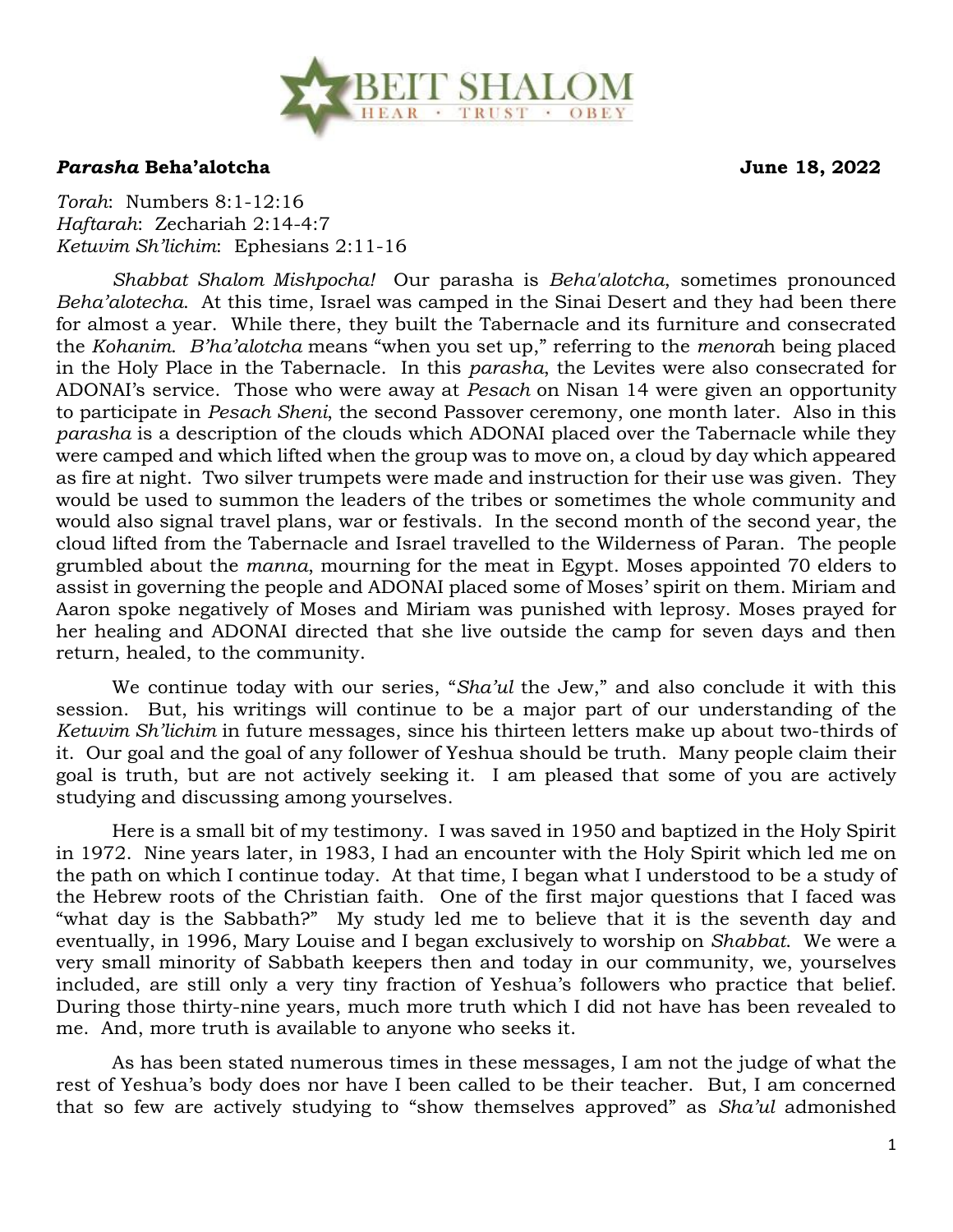Timothy. (2Timothy 2:15). Serious Bible study has been replaced by searching for the latest new Bible version which makes it "easier" to understand. Many of these new bibles were not produced with "truth," but with hype based upon their maker's already existing belief. My hope and prayer for Yeshua's greater body is that they would begin to study with a Hebrew based bible such as the Tree of Life Version or the Complete Jewish Bible. They are not perfect Bibles, but are a good place to start because they put back in the Jewishness of the Scriptures which has almost always been removed. Secular history is very important in the life of a nation. We must know where we came from. The same is true of biblical history and it is also my hope and prayer that the Church would study its history as they also delve into the Scriptures. May ADONAI bring about a revival of the search for truth. That should be a major prayer in our prayer schedules.

Today, we read from Ephesians in our *Torah* Service. *11 Therefore, keep in mind that once you—Gentiles in the flesh—were called "uncircumcision" by those called "circumcision" (which is performed on flesh by hand). 12 At that time you were separate from Messiah, excluded from the commonwealth of Israel and strangers to the covenants of promise, having no hope and without God in the world. 13 But now in Messiah Yeshua, you who once were far off have been brought near by the blood of the Messiah. 14 For He is our shalom, the One who made the two into one and broke down the middle wall of separation. Within His flesh He made powerless the hostility— 15 the law code of mitzvot contained in regulations. He did this in order to create within Himself one new man from the two groups, making shalom, 16 and to reconcile both to God in one body through the cross—by which He put the hostility to death*. (Ephesians 2:11-16 TLV).

There are some very important thoughts in these verses, one of which is particularly hard to understand. *Sha'ul* is thought to have written this letter around 60-62 CE when he was imprisoned in Rome. We learn from Acts 19 that he spent more than two and a half years in Ephesus preaching, teaching and debating. His initial contacts were with Jews. He first met twelve disciples of Yeshua who had only had the immersion of *Yochanan*, John, an immersion of repentance. He immersed them into Yeshua and when he laid his hands on them they began speaking in tongues and prophesying. *Sha'ul* then went into the local synagogue and began teaching. After about three months, they began to harden and to speak evil about The Way, as Yeshua's movement was called, and so, he took his disciples and left. From the synagogue, he went, according to the TLV, into "the hall of Tyrannus" and continued speaking and debating there for about two years. Other Bible versions call it "the school of Tyrannus," but the Complete Jewish Bible refers to it as "Tyrannus's *yeshiva*," recognizing it as a Jewish institution rather than Gentile. The actual congregation at Ephesus is not mentioned in the Book of Acts, but it seems clear that it was composed of both Jews and Gentiles and that *Sha'ul* had had contact with them by letter and disciples coming and going.

The Complete Jewish Study Bible points out that the organization of *Sha'ul'*s letter to the Ephesians resembles a typical rabbinic *d'rash*, a discourse laying out specific points. In chapters 1-3, *Sha'ul* gives instructions about who G-d is and how to relate to Him both as individuals and as the collective body of Messiah. The rest of the letter lays out *halacha*, practical ways to live according to the *Torah*. We will concentrate today on several verses in chapter 2.

*11 Therefore, keep in mind that once you—Gentiles in the flesh—were called "uncircumcision" by those called "circumcision" (which is performed on flesh by hand).* (Ephesians 2:11 TLV). It's important to note that most Bible versions call them Gentiles from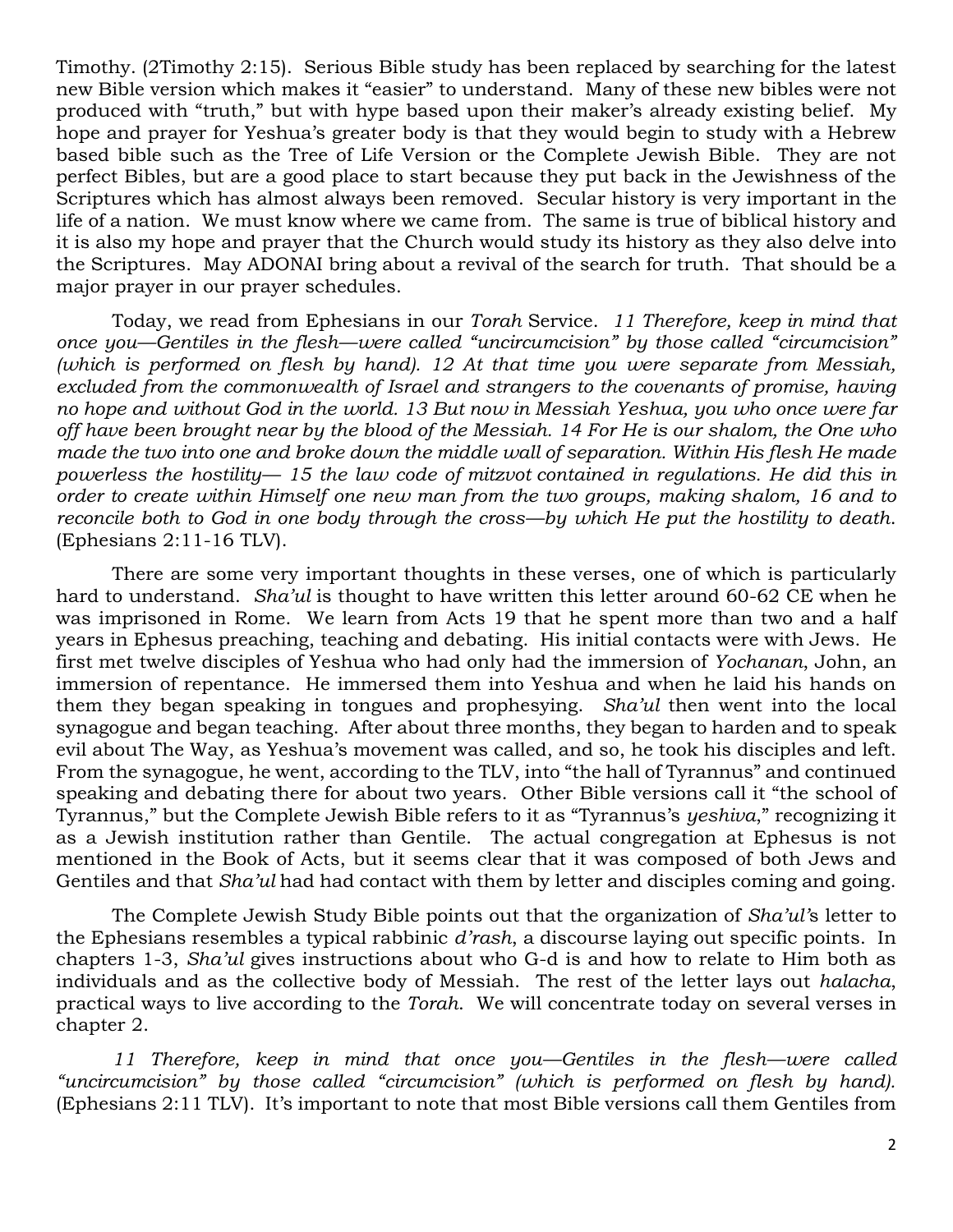the Latin *gentillis*, meaning a race, a nation or "the nations." The underlying Greek word is *ethne*', from *ethnos* and meaning the same thing. That *Sha'ul* refers to them in this way is important because many today believe that followers of Jesus become spiritual Jews and that the Church is spiritual Israel. That is not true. Gentiles remain Gentiles and are grafted into the Jewish body. *Sha'ul* also confirms this in Romans by writing: *13 But I am speaking to you who are Gentiles*. (Romans 11:13a TLV). Gentile is not a negative term, just a description of their racial background. But, the spiritual body continues to be Israel in the flesh and not the Church.

12 At that time you were separate from Messiah, excluded from the commonwealth of *Israel and strangers to the covenants of promise, having no hope and without God in the world.* (Ephesians 2:12 TLV). The Greek word which the TLV translates as "commonwealth of Israel" is *politeias* (pol-ee-tae-ee-as), taken from *politeia* (pol-ee-ti'-ah) meaning citizenship. Before trusting in Yeshua, Gentiles were excluded from this citizenship. Britain is the best modern example of a commonwealth of nations. At one time, the sovereign of England ruled over other nation-states such as Canada, Australia and New Zealand. So, "commonwealth" fits very well with G-d's reign. He is the King over Israel which contains two groups. At one point in time, His kingdom only contained descendants of Abraham, ethnic Jews. But, now with Yeshua as Messiah, there are two groups within Israel with some Jews being members of both groups. One group is those Jews who have not trusted Yeshua as Messiah. They are in covenant with ADONAI through His covenant with Abraham and are heirs to ADONAI's covenant with him, heirs to the Land of Israel. A second group is made up of both Jews and Gentiles, those who have trusted in Yeshua and they are in covenant with ADONAI through the New Covenant. The Jews in that group are also members of the first group as well.

The Gentiles who were formerly separate from the Messiah, actually pagans at that time, were strangers to the "covenants of Israel;" not a part of them. They were heathens just as we were before we trusted in Yeshua. According to the TLV, *Sha'ul* calls them "the covenants of promise." In past messages, I have approached this verse exactly as it reads in the TLV, "the covenants of promise," but also in one past message, I brought out what the Greek translation says. I don't remember everything that I have taught in past years and usually try to go back and check a new message against an older one. Sometimes, ADONAI gives me a newer and better understanding. But, I am not infallible. I don't know everything. Let me again exhort you to check out everything that I say. I speak some things confidently, but others sometimes with a bit of question, those words referred to by *Shimon Kefa* when he said that some of the things that *Sha'ul*, said were hard to understand.

The Greek of Ephesians 12:2 states: "strangers to the covenants of the promise." That's quite a bit different. For this discussion, we will limit the covenants of promise to covenants made with the Jews, Abraham's descendants. We identify them as the Abrahamic Covenant, the Mosaic Covenant, the Davidic Covenant and the New Covenant. Only two of these covenants, the Abrahamic Covenant and the Davidic Covenant are unconditional. ADONAI will carry them out without any requirement by the covenant recipients. In Genesis 18 we read of the covenant ADONAI made with Abraham: *18 On that day Adonai cut a covenant*  with Abram, saying, "I give this land to your seed, from the river of Egypt to the great river, the *Euphrates River*:.. (Genesis 15:18 TLV). The Covenant of Circumcision is a sub-covenant of the Abrahamic Covenant. Both of these only apply to descendants of Abraham. Regarding the Davidic covenant, 2Samuel 7 says: *16 So your house and your kingship will be secure forever before you; your throne will be established forever*." (2Samuel 7:16 TLV). ADONAI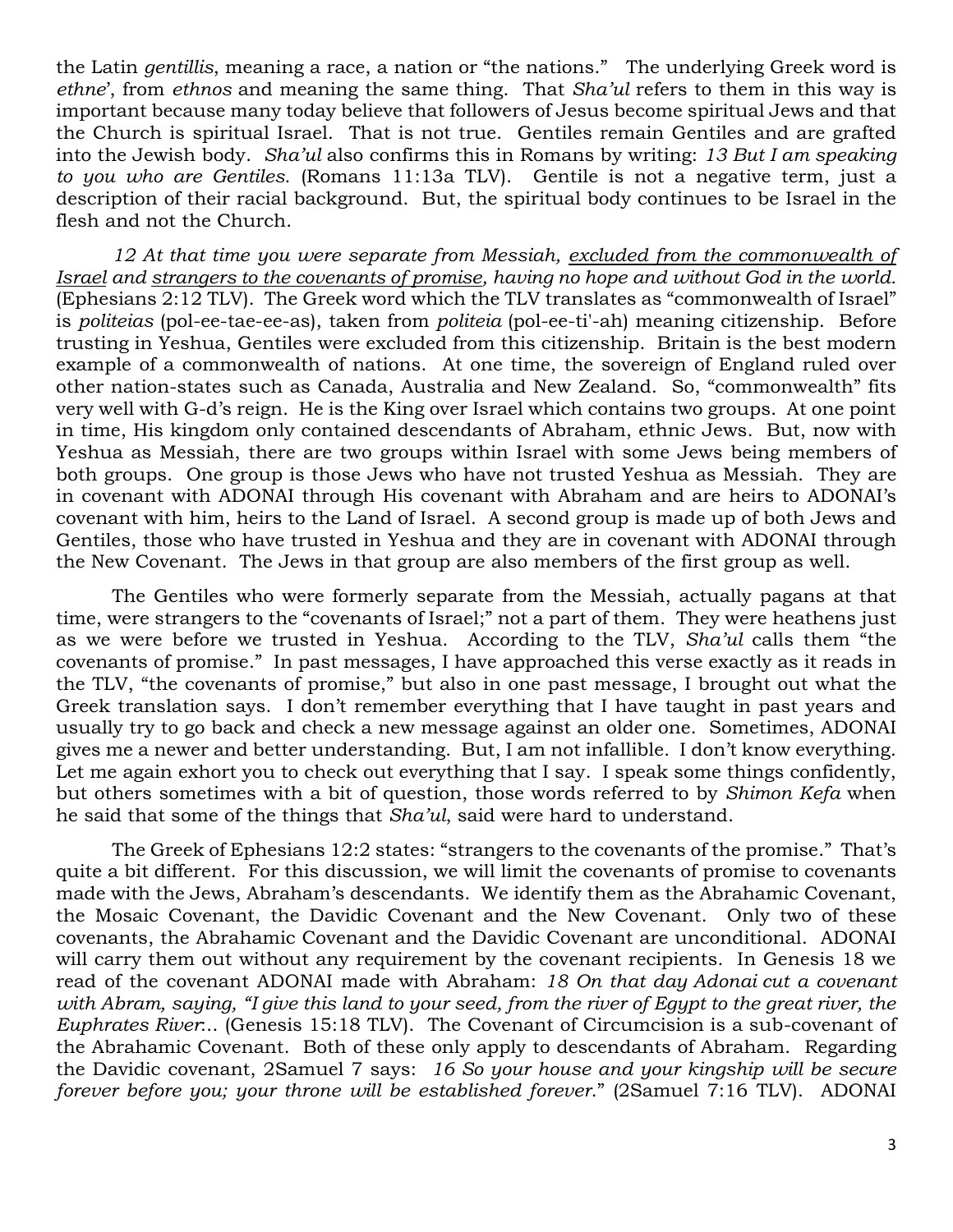made this unconditional covenant with David and is both an honoring of him and the preparation for Yeshua to sit on David's throne as King Messiah.

Different persons classify the covenants slightly differently. In my opinion, there is one conditional covenant, the Mosaic Covenant. But, even though it is conditional, it initially depended upon a response from the individual Israelites. ADONAI asked them if they would accept His *mitzvot* and they replied, yes. But, even though this covenant is conditional, there are still promises. Some of them are: 1) Israel will be ADONAI's prized possession if they obey His voice. (Exodus 19:5). 2) Israel will be a kingdom of priests if they listen closely to ADONAI's voice and keep His covenant. (Exodus 19:6). 3) Israel will be a holy nation if they listen closely to ADONAI's voice and keep His covenant. (Exodus 19:5-6). 4) ADONAI will defend Israel from all her enemies if they listen closely to His voice and do everything He says. (Exodus 23:22). 5) ADONAI will be merciful, gracious and forgiving. Scripture says: *6 Then Adonai passed before him, and proclaimed, "Adonai, Adonai, the compassionate and gracious God, slow to anger, and abundant in lovingkindness and truth, 7 showing mercy to a thousand generations, forgiving iniquity and transgression and sin, yet by no means leaving the guilty unpunished, but bringing the iniquity of the fathers upon the children, and upon the children's children, to the third and fourth generation*." (Exodus 34:6-7 TLV). These verses are known as "The Thirteen Attributes of ADONAI" and are also conditional upon Israel keeping the covenant. We understand from these verses that the Mosaic Covenant, the Covenant made at Sinai, is also a covenant of promise, but a covenant of conditional promises. Israel was required to be faithful in order to receive the benefits from ADONAI.

The last covenant that we will speak of is different from all the rest. The New Covenant is unconditional in promise, but conditional in acceptance. By that, I mean that the Scriptures make it clear that what ADONAI promised to do has no conditions on it. He gave this covenant without requirement. He spoke through Isaiah saying: *1 Then a shoot will come forth out of the stem of Jesse, and a branch will bear fruit out of His roots. 2 The Ruach of Adonai will rest upon Him, the Spirit of wisdom and insight, the Spirit of counsel and might, the Spirit of knowledge and of the fear of Adonai*. (Isaiah 11:1-2 TLV). This Messianic promise continues through verse 10 and prophecies Yeshua. ADONAI also spoke through Ezekiel: *27 I will put My Ruach within you. Then I will cause you to walk in My laws, so you will keep My rulings and do them*. (Ezekiel 36:10 TLV). Through Isaiah he said: *10 Yet it pleased Adonai to bruise Him. He caused Him to suffer. If He makes His soul a guilt offering, He will see His offspring, He will prolong His days, and the will of Adonai will succeed by His hand. 11 As a result of the anguish of His soul He will see it and be satisfied by His knowledge. The Righteous One, My Servant will make many righteous and He will bear their iniquities*. (Isaiah 53:10-11 TLV). These verses and the rest of this chapter foretell Yeshua's death as our sin sacrifice. ADONAI foretold the actual covenant through Jeremiah: *30 "Behold, days are coming" —it is a declaration of Adonai— "when I will make a new covenant with the house of Israel and with the house of Judah— 31 not like the covenant I made with their fathers in the day I took them by the hand to bring them out of the land of Egypt. For they broke My covenant, though I was a husband to them." it is a declaration of Adonai*. (Jeremiah 31:30-31 TLV). ADONAI states that He is going to make a new covenant with Israel for a specific reason. It is that Israel continually broke His conditional covenant of promise, the Mosaic Covenant. They didn't hold up their end of the bargain. But, this covenant of promise prophesied by Jeremiah, is an unconditional promise. ADONAI said that He would make a new covenant and He has established the New Covenant. But, this New Covenant with Israel is different from the former covenant: *32 "But this is the covenant I will make with the house of Israel after those days" —it is a declaration of Adonai— "I will put My Torah within them.*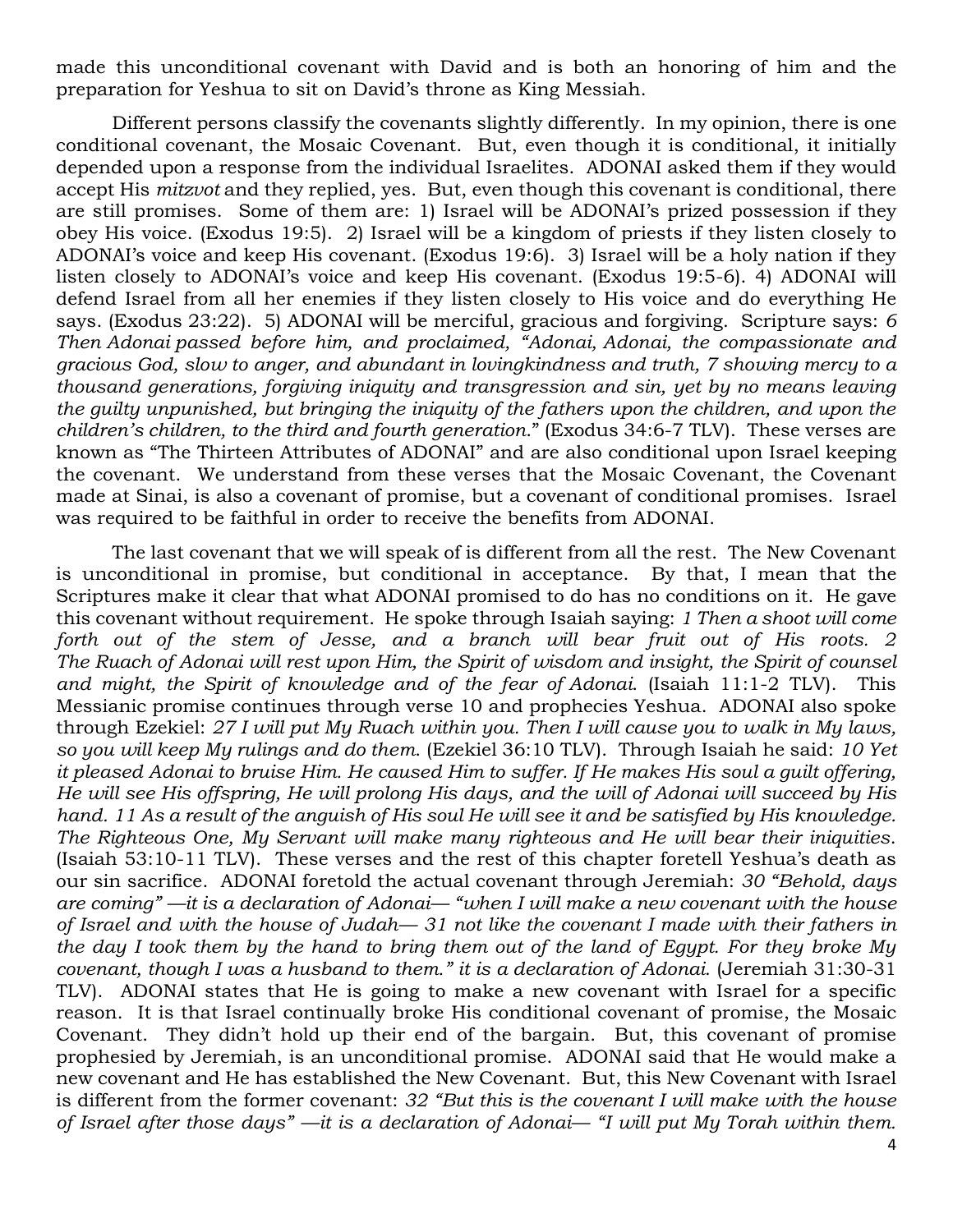*Yes, I will write it on their heart. I will be their God and they will be My people*." (Jeremiah 31:32 TLV). The *Torah* which was initially written on stone is now written on the human heart of the covenant members. This happens when a person, either Jew or Gentile, trusts in Yeshua, believing that His death was a sacrifice for their sins. His death cut the New Covenant with His own blood and the person who trusts in Him becomes a covenant member. When he trusts, the *Ruach Kodesh*, the Holy Spirit, writes ADONAI's *Torah* upon their heart and the Holy Spirit indwells them. Even as their hearts are circumcised, they are also inscribed with ADONAI's *Torah*. ADONAI then said: *33 "No longer will each teach his neighbor or each his brother, saying: 'Know Adonai,' for they will all know Me, from the least of them to the greatest." it is a declaration of Adonai. "For I will forgive their iniquity, their sin I will remember no more*." (Jeremiah 31:33 TLV). *"For they will all know Me, from the least of them to the greatest*" is ADONAI's promise of the salvation of "all Israel" which *Sha'ul* prophesied in Romans 11. We are anxiously waiting for that to happen. Under this covenant of promise, the sins of those who trust in Yeshua are forgiven and are remembered no more. The basis of this covenant is unconditional. ADONAI has already cut this covenant with the blood of His Son. He freely gave it. But, it is individually conditional, in that each person must accept the conditions of the covenant in order to receive the benefits of the covenant. That's the entry requirement; trust in Yeshua as the sacrifice for your sins. ADONAI doesn't cause us to do it. He gives us free will and we have to make that choice.

These are the covenants of promise- Abrahamic, Mosaic, Davidic and New. *Sha'ul* wrote to the Ephesians that the Gentiles in their former state were: "strangers to the covenants of the promise." The Greek text places the word *tēn* meaning "the" before *epangelias*, meaning promise, "the promise." What is "the promise?" I believe that this is a reference to the Davidic Covenant, the promise of a Davidic king on the throne of Israel and also the New Covenant, the promise of the infilling of the Holy Spirit and the implantation into our hearts of the desire to be faithful to ADONAI and His Son Yeshua. Yeshua is "the promise!" Ethnic Jews who have trusted Yeshua also have these covenants of "the promise" plus the Abrahamic Covenant. The Mosaic Covenant is inactive because there is no longer a Temple or Levitical priesthood. The New Covenant is ADONAI's primary active covenant. Before they trusted in Yeshua, those Gentiles in Ephesus were separate from citizenship in Israel because they were not a part of Israel. But, they were brought near by the blood of Yeshua just as we today are when we trust in Him. *13 But now in Messiah Yeshua, you who once were far off have been brought near by the blood of the Messiah*. (Ephesians 2:13 TLV). All Jews are already citizens of Israel. Gentiles are made citizens, members of the Commonwealth of Israel, by Yeshua's blood and are brought near to the covenants of the promise because Yeshua broke down the middle wall of separation.

*14 For He is our shalom, the One who made the two into one and broke down the middle wall of separation. Within His flesh He made powerless the hostility*— (Ephesians 2:14 TLV). Yeshua has made Jew and Gentile into one body through the New Covenant. He broke down the "middle wall of separation" and brought Gentile believers near. The Complete Jewish Bible uses the word *mechitzah* to translate middle wall of separation. This is the Hebrew word for division or partition. This term is generally used in orthodox synagogues to refer to the separation of men and women. The CJB uses it here to refer to the *cheil*, a low stone wall with a low wooden fence called the *soreg* built on it standing about 15 feet away from the walls of the Temple. This was the dividing line, the line beyond which no unclean Jew or any Gentile could go. A Gentile proselyte to Israel was considered a Jew and had the same privileges as any Jew.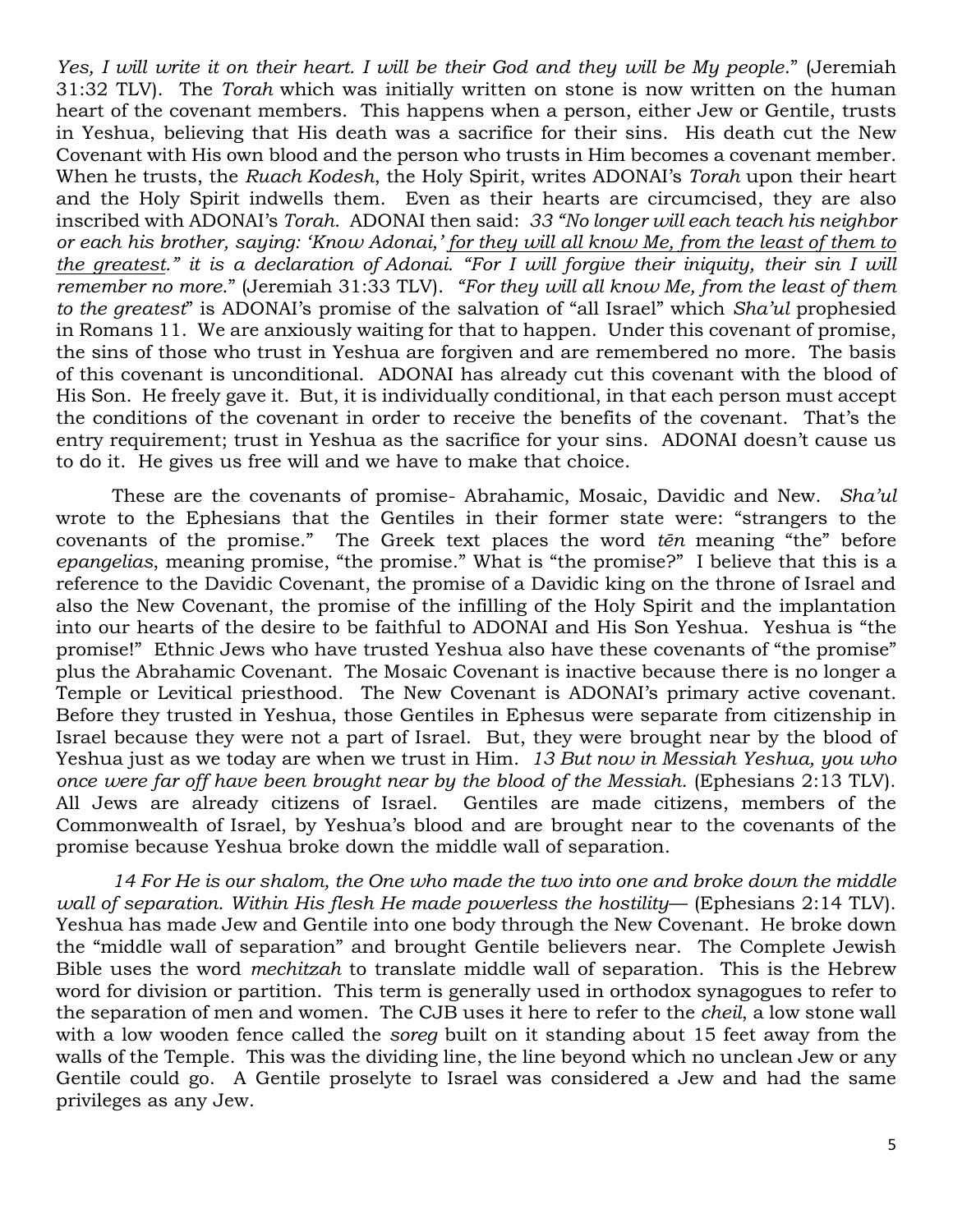*14 For He is our shalom, the One who made the two into one and broke down the middle wall of separation. Within His flesh He made powerless the hostility— 15 the law code of mitzvot contained in regulations. He did this in order to create within Himself one new man from the two groups, making shalom*,… (Ephesians 2:14-15 TLV). Taken at face value, this appears to say that *Sha'ul* said that Messiah abolished the Mosaic *Torah* by His sacrificial death, and that the *Torah* was the instrument of hostility that erected a dividing wall between Jew and Gentile. Do you believe that? I don't, but even so, this is one of those things that's very difficult to understand. There are a lot of ideas out there about this, but in my opinion, Tim Hegg has the best explanation of these verses. First, *Sha'ul* could not have been referring to the dividing fence outside the Temple because at the time of this letter it was still standing. It had not been broken down. It was also not the written *Torah*. We know that Yeshua said that not one jot or tittle of *Torah* would pass away before heaven and earth pass away (Matthew 5:18) and we've also seen *Sha'ul* uphold it a number of times. So, if it was not the physical wall or the written *Torah*, then it had to be something else. Hegg notes that the Greek term *"fragmos* was used in the 1st Century to identify the oral *Torah* as a 'wall' or 'fence' around the written *Torah*, and the Pharisees were described as 'builders of the wall.'" And, it was actually aspects of the oral *Torah*, not the written *Torah*, which laid the foundation for a strict separation between Jew and non-Jew. Hegg suggests that the dividing wall which was abolished by Messiah was none other than those Rabbinic laws, the oral *Torah*, which had enforced a separation between Jew and Gentile in opposition to the written *Torah*. The *Tanakh*, the Hebrew Bible, gives very clear instructions against erecting barriers to separate Israel from the nations. According to it, the foreigner who desired to worship the God of Abraham, Isaac, and Jacob was to be welcomed into the community and treated with the same respect as was given the native born.

I believe that Hegg is correct regarding "the middle wall of separation and the hostility. It was not the *Torah* that divided. The Bible is not antinomian." It is just the opposite. It upholds ADONAI's righteous laws. It was the commands of the oral *Torah* which divided, something created by the Pharisees after the return from Babylon. At the Jerusalem Council in Acts 15, *Kefa*, speaking of the new Gentile believers, said: *7 ….,"Brothers, you know that in the early days God chose from among you, that by my mouth the Gentiles should hear the message of the Good News and believe. 8 And God, who knows the heart, testified to them by giving them the Ruach ha-Kodesh—just as He also did for us. 9 He made no distinction between us and them, purifying their hearts through faith. 10 Why then do you put God to the test by putting a yoke on the neck of the disciples—which neither our fathers nor we have been able to bear*? (Acts 15:7b-10 TLV). I believe that *Kefa*'s "yoke" and *Sha'ul*'s "middle wall of separation" are one and the same, the oral *Torah*.

Now, we are "one new man," Jew and Gentile, one in Messiah Yeshua. This "one new humanity" is made up of all those who have taken advantage of the "covenant of the promise" and become covenant members of the New Covenant. Yeshua has taken away the *mechitzah*, the division separating us, the oral *Torah*. *Mechitzah* is still a good word to use here. It means division. If you haven't read the book, *The Non-Torah: Exposing the Mythology of Divine Oral Torah*, a book written by several IAMCS authors, I encourage you to do so. Not only does it expose the Oral *Torah*, but also the *Talmud*s, both of which are based upon the *Mishnah*, the written form of Oral *Torah*. These sources are not authoritative for us. We only base our theology on ADONAI's holy written *Torah*, the books of Genesis to Revelation.

Why is it that we spend so much of our time trying to understand the difficult words of Scripture, many of them which are found in the writings of Yeshua's *talmidim*? It's because